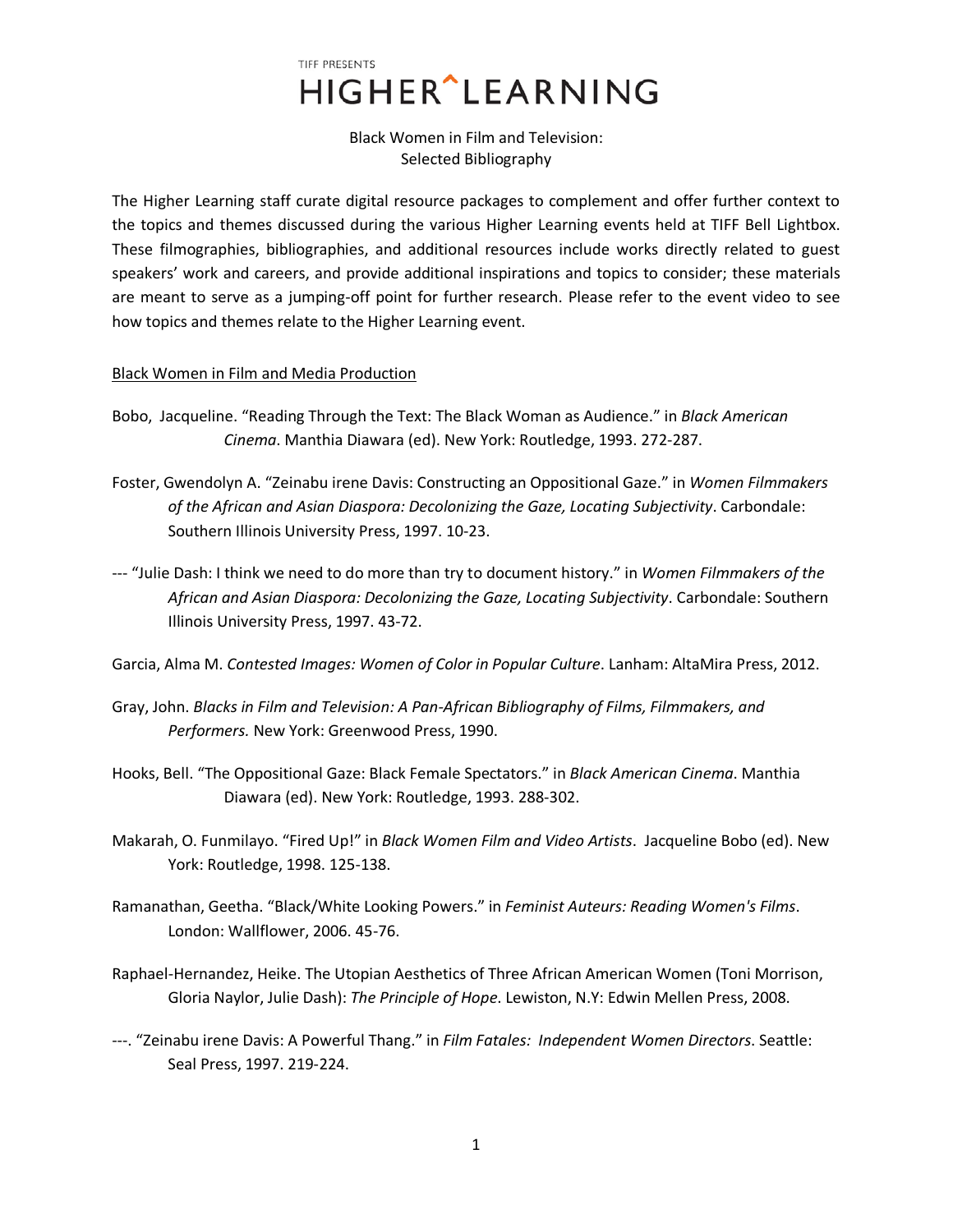Black Women in Film and Television: Selected Bibliography

Ryan, Judylyn S. "Reversing Dispossession: Black Women's Cinema." in *Spirituality As Ideology in Black Women's Film and Literature*. Charlottesville: University of Virginia Press, 2005. 87-118.

### Black Feminist Thought

- Battle-Baptiste, Whitney, and Maria Franklin. *Black Feminist Archaeology*. Walnut Creek: Left Coast Press, 2011.
- Burack, Cynthia. *Healing Identities: Black Feminist Thought and the Politics of Groups.* Ithaca: Cornell University Press, 2004.
- Collins, Patricia Hill. *Black Feminist Thought: Knowledge, Consciousness, and the Politics of Empowerment.* New York: Routledge, 2000.
- Guy-Sheftall, Beverly. *Words of Fire: An Anthology of African-American Feminist Thought.* New York: The New Press, 1996.
- James, Joy, and T.D. Sharpley-Whiting (eds). *The Black Feminist Reader*. Oxford: Blackwell, 2000.
- Wane, Njoki N. and Notisha Massaquoi. *Theorizing Empowerment: Canadian Perspectives on Black Feminist Thought*. Toronto: Inanna Publications and Education, 2007.
- Waters, Kristin, and Carol B. Conaway. *Black Women's Intellectual Traditions: Speaking Their Minds*. Burlington: University of Vermont Press, 2007.

## Re-framing Race in Cinema (Black Cinema)

Bowser, Pearl, Jane Gaines, and Charles Musser. *Oscar Micheaux and His Circle: African-American Filmmaking and Race Cinema of the Silent Era*. Bloomington: Indiana University Press, 2001.

Cripps, Thomas. *Black Film As Genre*. Bloomington: Indiana University Press, 1978.

Davis, Zeinabu irene. "The Future of Black Film: The Debate Continues." in *Diversity, Dependence, and Oppositionality*. Michael T. Martin (ed). Detroit: Wayne State University Press, 1995. 449-454.

Diawara, Manthia. *Black American Cinema*. Hoboken, N.J: Taylor and Francis, 2012.

Donalson, Melvin B. *Black Directors in Hollywood*. Austin: University of Texas Press, 2003.

Gray, Herman. "The New Conditions of Black Cultural Production." in *Cultural Moves: African Americans and the Politics of Representation.* Berkeley: University of California Press, 2005. 13-31.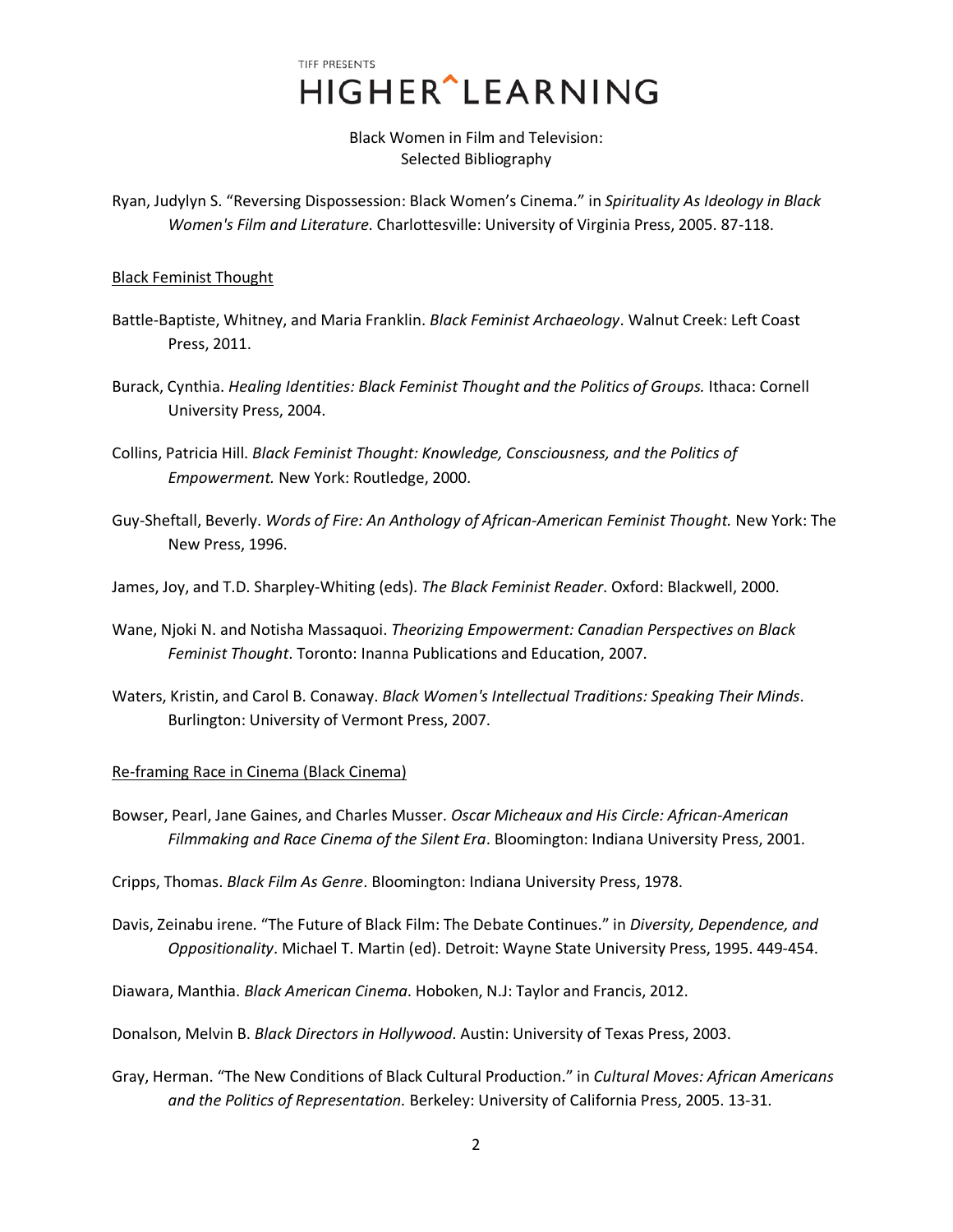Black Women in Film and Television: Selected Bibliography

- Green, J.R. *With a Crooked Stick: The Films of Oscar Micheaux*. Bloomington: Indiana University Press, 2004.
- Klotman, Phyllis R. *Screenplays of the African American Experience*. Bloomington: Indiana University Press, 1991.
- Lawrence, Novotny. *Blaxploitation Films of the 1970s: Blackness and Genre*. New York: Routeledge, 2008.
- Lupack, Barbara T. *Literary Adaptations in Black American Cinema: From Micheaux to Morrison*. Rochester: University of Rochester Press, 2002.
- Mask, Mia. *Contemporary Black American Cinema: Race, Gender and Sexuality at the Movies*. New York: Routledge, 2012.
- Stewart, Jacqueline N. *Migrating to the Movies: Cinema and Black Urban Modernity*. Berkeley: University of California Press, 2005.

### Black Film Industry

Diawara, Manthia. *African Cinema: Politics & Culture*. Bloomington: Indiana University Press, 1992. Print.

- Hamlet, Janice D. *Afrocentric Visions: Studies in Culture and Communication*. Thousand Oaks: Sage Publications, 1998.
- Handman, Gary. "African Americans in the Movies: A Bibliography of Materials in the UC Berkeley Library." *Berkeley Library*. University of California, Berkeley. Web. June 5, 2012.
- Khalil, Andrea F. *North African Cinema in a Global Context: Through the Lens of Diaspora*. London: Routledge, 2008.
- Krings, Matthias, and Onookome Okome. *Global Nollywood: The Transnational Dimensions of an African Video Film Industry*. Bloomington: Indiana University Press, 2013.
- Moon, Spencer. *Reel Black Talk: A Sourcebook of 50 American Filmmakers*. Westport: Greenwood Press, 1997.
- Powers, Anne. *Blacks in American Movies: A Selected Bibliography*. Metuchen: The Scarecrow Press, 1974.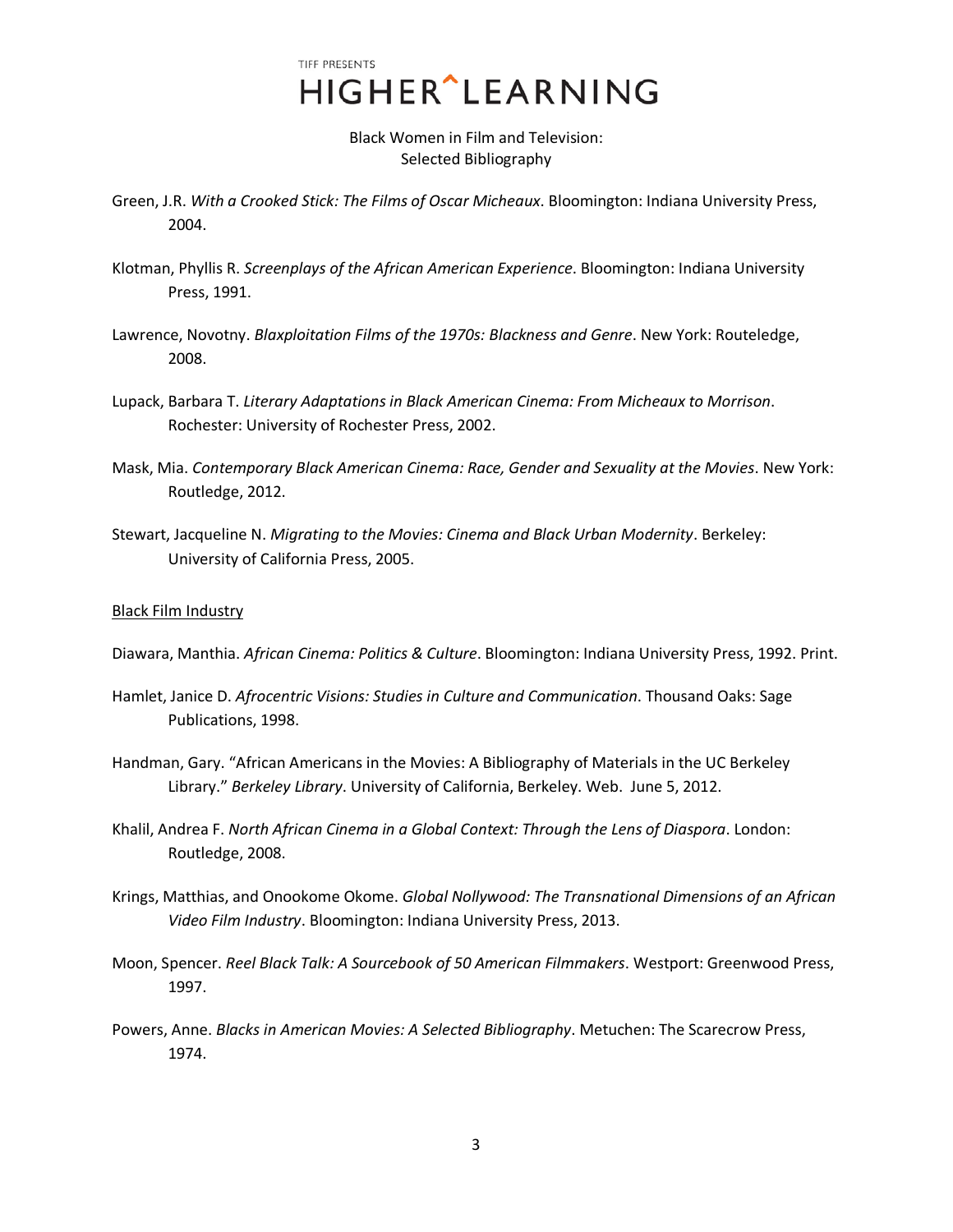> Black Women in Film and Television: Selected Bibliography

Richards, Larry. *African American Films Through 1959: A Comprehensive, Illustrated Filmography*. Jefferson, N.C: McFarland, 1998.

Yearwood, Gladstone L. *Black Film as a Signifying Practice: Cinema, Narration and the African American Aesthetic Tradition.* Trenton: Africa World Press, 2000.

Bobo, Jacqueline. *Black Women Film and Video Artists*. New York: Routledge, 1998.

- Field, Allyson N., Jan-Christopher Horak, Shannon Kelley, and Jacqueline Stewart. *L.A. Rebellion: Creating a New Black Cinema*. Los Angeles: UCLA Film & Television Archive, 2011.
- Guerrero, Ed. "The Circus of Dreams and Lies: The Black Film Wave at Middle Age." in *The New American Cinema*. Jon Lewis (ed). Durham: Duke University Press, 1998. 328-352.

Keeling, K. "School of Life: the L.A. Rebellion." *Artforum* 50.2 (2011): 294-297.

- Masilela, Ntongela. "The Los Angeles School of Black Filmmakers." in *Black American Cinema*. Manthia Diawara (ed). New York: Routledge, 1993. 107-117.
- Stewart, Jacqueline. "Defending Black Imagination: 'L.A. Rebellion' School of Black Filmmakers." in *Now Dig This! Art and Black Los Angeles (1960-1980).* Kellie Jones and Hazel V. Carby (eds). Los Angeles: Prestel Publishing, 2011.
- Smith, Valerie. *Representing Blackness: Issues in Film and Video*. New Brunswick: Rutgers University Press, 1997.

### Representations of Black Culture in Film and Other Media

Bakari, Imruh, and Mbye B. Cham. *African Experiences of Cinema*. London: BFI Pub, 1996.

- Berry, Torriano, and Venise T. Berry. *Historical Dictionary of African American Cinema*. Lanham: Scarecrow Press, 2007.
- Bernardi, Daniel. *The Persistence of Whiteness: Race and Contemporary Hollywood Cinema*. London: Routledge, 2008.
- Bogle, Donald. *Bright Boulevards, Bold Dreams: The Story of Black Hollywood*. New York: One World Ballantine Books, 2005.
- Bourne, Stephen. *Black in the British Frame: Black People in British Film and Television, 1896-1996.* London: Cassell, 1998.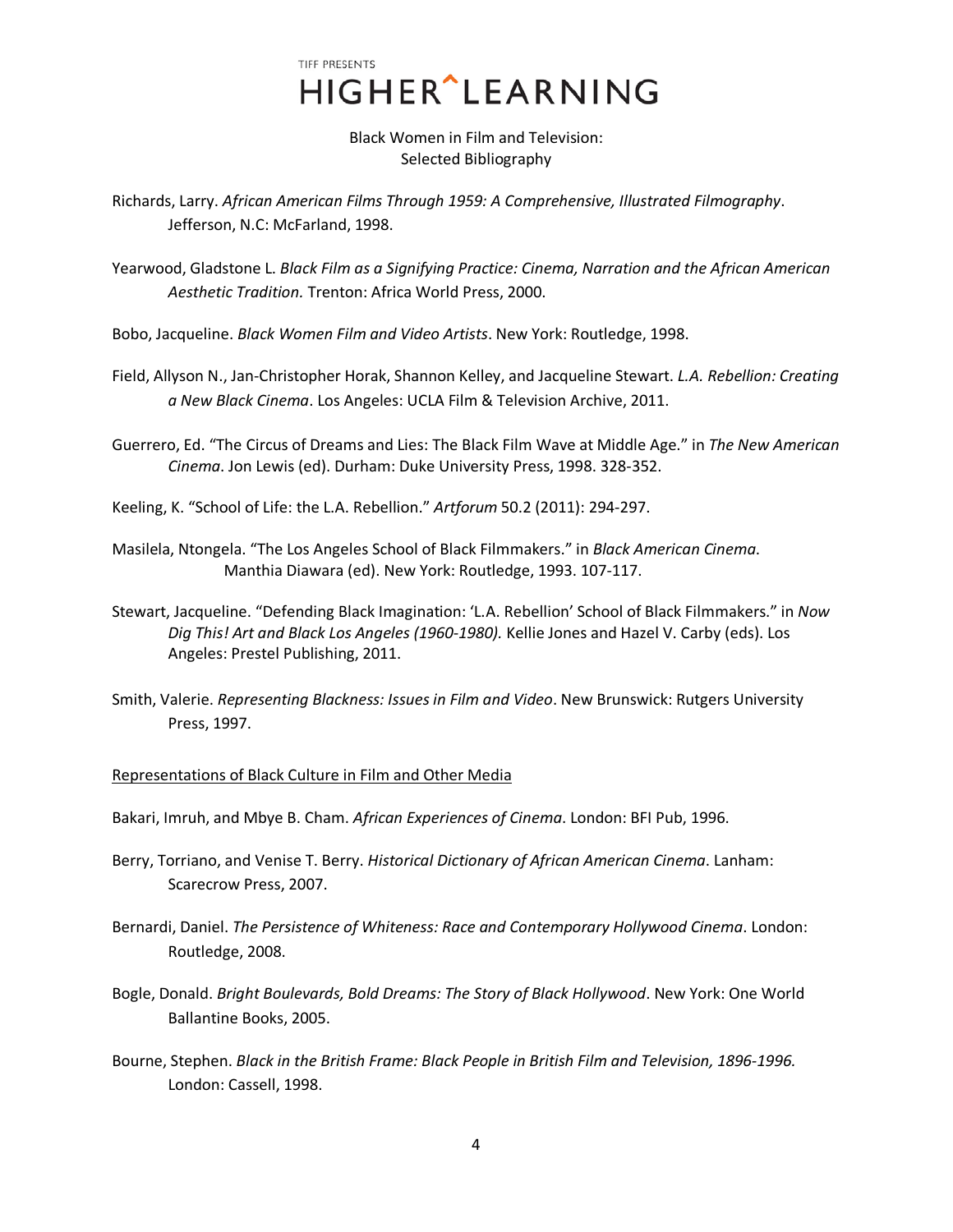Black Women in Film and Television: Selected Bibliography

Butters, Gerald R. *Black Manhood on the Silent Screen*. Lawrence: University Press of Kansas, 2002.

- Brunt, Rosalind, and Rinella Cere. *Postcolonial Media Culture in Britain*. New York: Palgrave Macmillan, 2011.
- Clayton, Edward T. "The Tragedy of Amos and Andy." In *Ebony* (October 1961): 66-68+.
- Curtis, Susan. *The First Black Actors on the Great White Way*. Columbia: University of Missouri Press, 1998.
- Entman, Robert M, and Andrew Rojecki. *The Black Image in the White Mind: Media and Race in America*. Chicago: Univ. of Chicago Press, 2001.
- Friedman, Ryan J. *Hollywood's African American Films: The Transition to Sound*. Piscataway: Rutgers University Press, 2011. Internet resource.
- Gabbard, Krin. *Black Magic: White Hollywood and African American Culture*. New Brunswick, N.J: Rutgers University Press, 2004.
- Gerstner, David A. "The Queer Frontier: Vicente Minnelli's *Cabin in the Sky*." in *Manly Arts: Masculinity and Nation in Early American Cinema*. Durham: Duke University Press, 2006. 191-211.
- Gevinson, Alan. *Within Our Gates: Ethnicity in American Feature Films, 1911-1960*. Berkeley: University of California Press, 1997.
- Guerrero, Ed. *Framing Blackness: The African American Image in Film*. Philadelphia: Temple University Press, 1993.
- Hooks, Bell. *Black Looks: Race and Representation*. Boston, Mass: South End Press, 1992.
- Joseph, Ralina L. *Transcending Blackness: From the New Millennium Mulatta to the Exceptional Multiracial*. Durham: Duke University Press, 2013.
- Klotman, Phyllis R, and Gloria J. Gibson. *Frame by Frame Ii: A Filmography of the African American Image, 1978-1994*. Bloomington: Indiana University Press, 1997.
- Klotman, Phyllis R, and Janet K. Cutler. *Struggles for Representation: African American Documentary Film and Video*. Bloomington: Indiana University Press, 1999.
- Knight, Arthur. *Disintegrating the Musical: Black Performance and American Musical Film*. Durham: Duke University Press, 2002.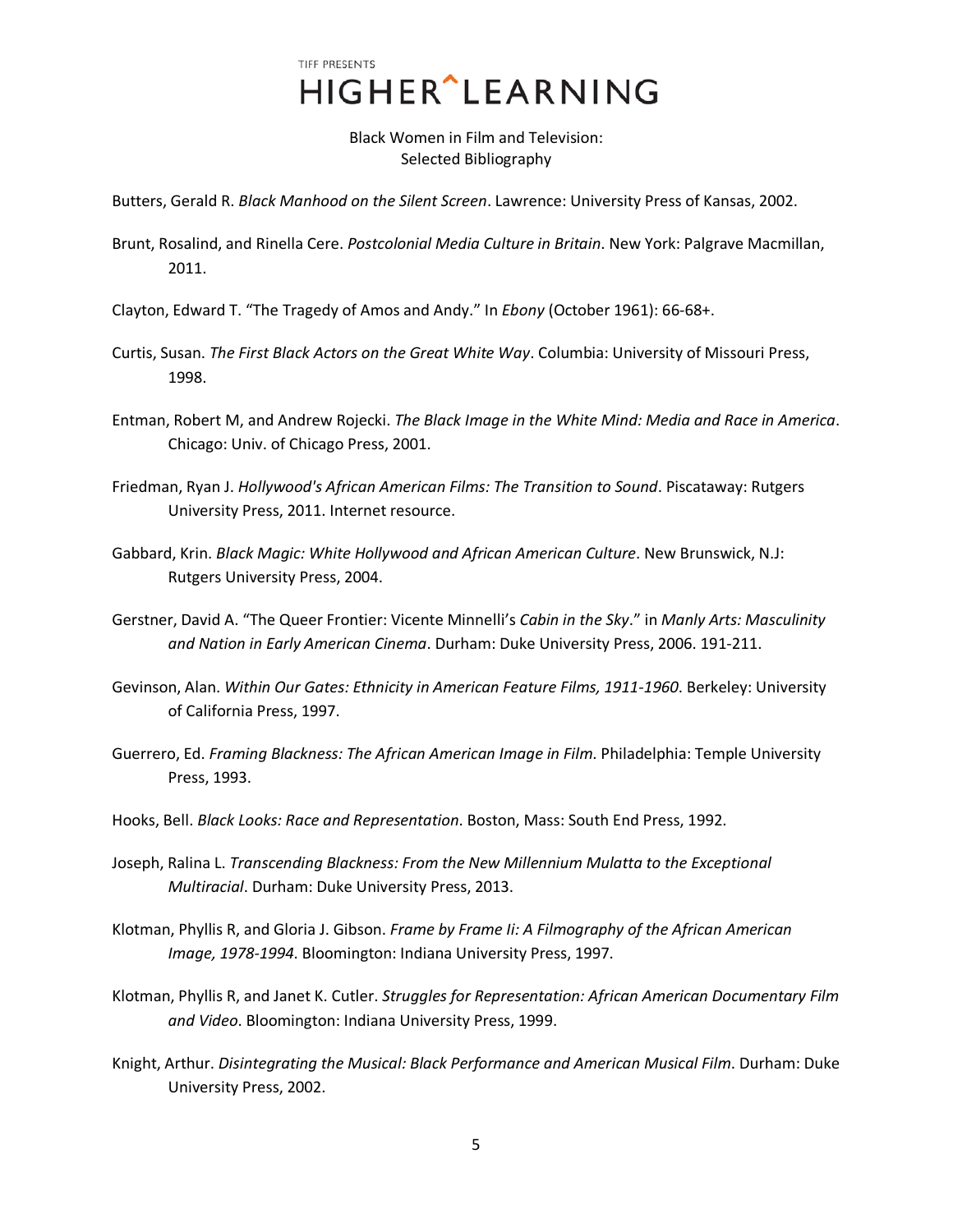> Black Women in Film and Television: Selected Bibliography

Lawrence, Novotny. *Blaxploitation Films of the 1970s: Blackness and Genre*. New York: Routledge, 2008.

- Lehman, Christopher P. *The Colored Cartoon: Black Representation in American Animated Short Films, 1907-1954*. Amherst: University of Massachusetts Press, 2007.
- Lott, Eric. *Love and Theft: Blackface Minstrelsy and the American Working Class.* New York: Oxford University Press, 1995.
- Massood, Paula J. *Black City Cinema: African American Urban Experiences in Film*. Philadelphia: Temple University Press, 2003.
- McCluskey, Audrey T. *Imaging Blackness: Race and Racial Representation in Film Poster Art.* Bloomington: Indiana University Press, 2007.
- Regester, Charlene B. *African American Actresses: The Struggle for Visibility, 1900-1960*. Bloomington: Indiana University Press, 2010.
- ---. "Stepin Fetchit: The Man, the Image, and the African-American Press." *Film History* 6.4 (1994): 502- 521.
- Rhines, Jesse A. *Black Film, White Money*. New Brunswick: Rutgers University Press, 1996.
- Smith, Valerie. *Representing Blackness: Issues in Film and Video*. New Brunswick, N.J: Rutgers University Press, 1997.
- Stanfield, Peter. *Body and Soul: Jazz and Blues in American Film, 1927-1963.* Urbana: University of Illinois Press, 2005.
- Stewart, Jacqueline. "Negroes Laughing at Themselves? Black Spectatorship and the Performance of Urban Modernity." *Critical Inquiry* 29.4 (2003): 650-677.
- Walker, David, Andrew J. Rausch, and Chris Watson. *Reflections on Blaxploitation: Actors and Directors Speak*. Lanham: Scarecrow Press, 2009.
- Weisenfeld, Judith. *Hollywood Be Thy Name: African American Religion in American Film, 1929-1949.* Berkeley: University of California Press, 2007.

### Women in Film and Television Production

Abramowitz, Rachel*. Is That a Gun in Your Pocket?: Women's Experience of Power in Hollywood.* New York: Random House, 2000.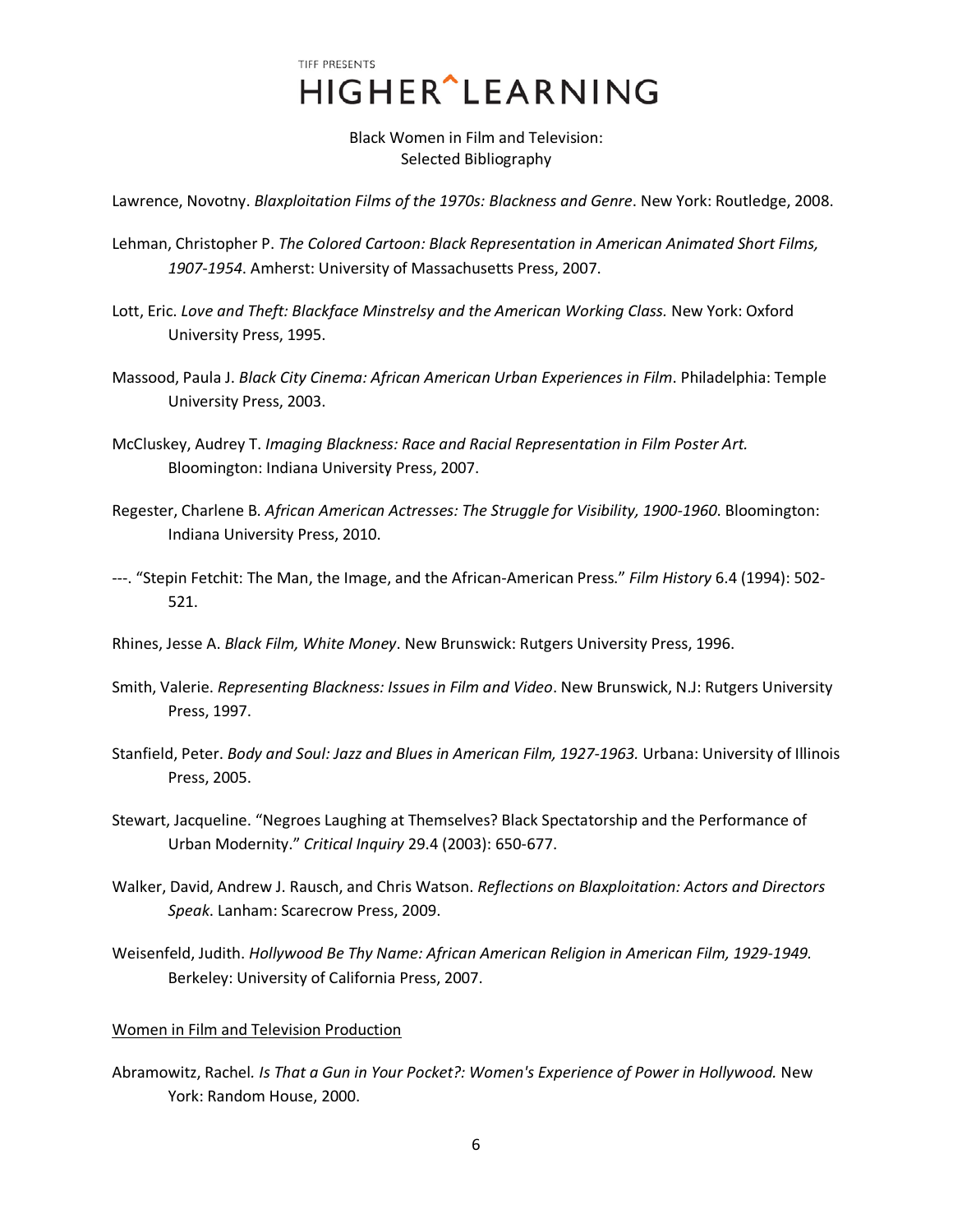# TIFF PRESENTS HIGHER^LEARNING

Black Women in Film and Television: Selected Bibliography

Acker, Ally. *Reel Women: Pioneers of the Cinema, 1896 to the Present*. New York: Continuum, 1991.

Alley, Robert S., and Irby B. Brown. *Women Television Producers: Transformation of the Male Medium*. Rochester: University of Rochester Press, 2001.

Baehr, Helen, and Gillian Dyer. *Boxed in: Women and Television*. New York: Pandora, 1987.

- Francke, Lizzie.*Script Girls: Women Screenwriters in Hollywood*. London: British Film Institute, 1994.
- Gregory, Mollie. *Women Who Run the Show: How a Brilliant and Creative New Generation of Women Stormed Hollywood*. New York: St. Martin's Press, 2002.

Hurd, Mary G. *Women Directors and Their Films*. Westport: Praeger, 2007.

- Jermyn, Deborah, and Sean Redmond. *The Cinema of Kathryn Bigelow: Hollywood Transgressor*. London: Wallflower Press, 2003.
- Johnston, Claire. *The Work of Dorothy Arzner: Towards a Feminist Cinema*. London: British Film Institute, 1975.
- Krasilovsky, Alexis. *Women Behind the Camera: Conversations with Camerawomen*. Westport: Praeger, 1997.
- Kuhn, Annette. *Queen of the 'b's: Ida Lupino Behind the Camera*. Westport: Greenwood Press, 1995.
- Lauzen, Martha M. and David M. Dozier. "The Role of Women on Screen and Behind the Scenes in the Television and Film Industries: Review of a Program of Research." *Journal of Communication Inquiry* 23.4 (1999): 355-373.
- Lauzen, Martha M., and David M. Dozier. "Making a Difference in Prime Time: Women on Screen and Behind the Scenes in the 1995-96 Television Season." *Journal of Broadcasting & Electronic Media* 43.1 (1999): 1-19.
- Mayne, Judith. *Directed by Dorothy Arzner*. Bloomington: Indiana University Press, 1994.
- McCreadie, Marsha. T*he Women Who Write the Movies: From Frances Marion to Nora Ephron*. Secaucus, NJ: Carol Pub. Group, 1994.

Polan, Dana B. *Jane Campion*. London: British Film Institute, 2001.

Quart, Barbara. *Women Directors: The Emergence of a New Cinema*. New York: Praeger, 1988.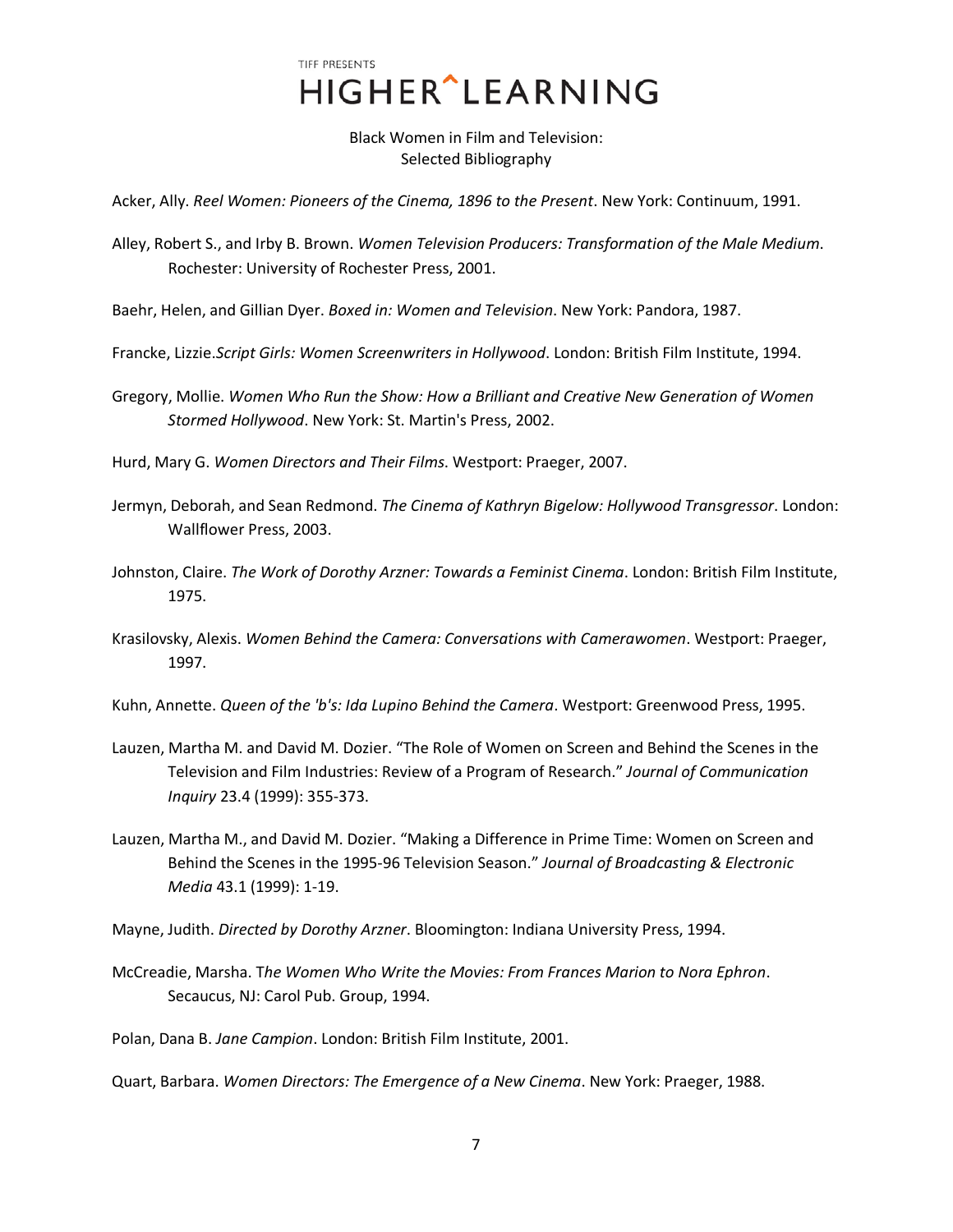Black Women in Film and Television: Selected Bibliography

- Redding, Judith M. and Victoria A. Brownworth. *Film Fatales: Independent Women Directors*. Seattle: Seal Press, 1997.
- Seger, Linda. *When Women Call the Shots: The Developing Power and Influence of Women in Television and Film*. New York: Henry Holt & Co., 1996.
- Sova, Dawn B. *Women in Hollywood: From Vamp to Studio Head*. New York: Fromm International Pub, 1998.

## Representations of Women in Film and Television

- Bazzini, Doris G., William D. McIntosh, Stephen M. Smith, Sabrina Cook, and Caleigh Harris. "The Aging Woman in Popular Film: Underrepresented, Unattractive, Unfriendly, and Unintelligent." *Sex Roles* 36 (1997): 531-543.
- Bell, Elizabeth, Lynda Haas, and Laura Sells. *From Mouse to Mermaid: The Politics of Film, Gender, and Culture*. Bloomington: Indiana University Press, 1995.
- Davis, Donald M. "Portrayals of Women in Prime-Time Network Television: Some Demographic Characteristics." *Sex Roles* 23 (1990): 325-32.
- Elasmar, Michael, Kazumi Hasegawa, and Mary Brain. "The Portrayal of Women in U.S. Prime Time Television." *Journal of Broadcasting & Electronic Media* 43.1 (1999): 20-34.
- Fournier, Gina. *Thelma & Louise and Women in Hollywood*. Jefferson: McFarland & Co, 2007.
- Glascock, Jack. "Gender Roles on Prime-Time Network Television: Demographics and Behaviors." *Journal of Broadcasting & Electronic Media* 45.4 (2001): 656-669.
- Grant, Barry K.*The Dread of Difference: Gender and the Horror Film*. Austin: University of Texas Press, 1996.
- Green, Philip.*Cracks in the Pedestal: Ideology and Gender in Hollywood*. Amherst: University of Massachusetts Press, 1998.
- Gunter, Barrie.*Television and Sex Role Stereotyping*. London: J. Libbey, 1986.
- Hollinger, Karen. *In the Company of Women: Contemporary Female Friendship Films*. Minneapolis: University of Minnesota Press, 1998.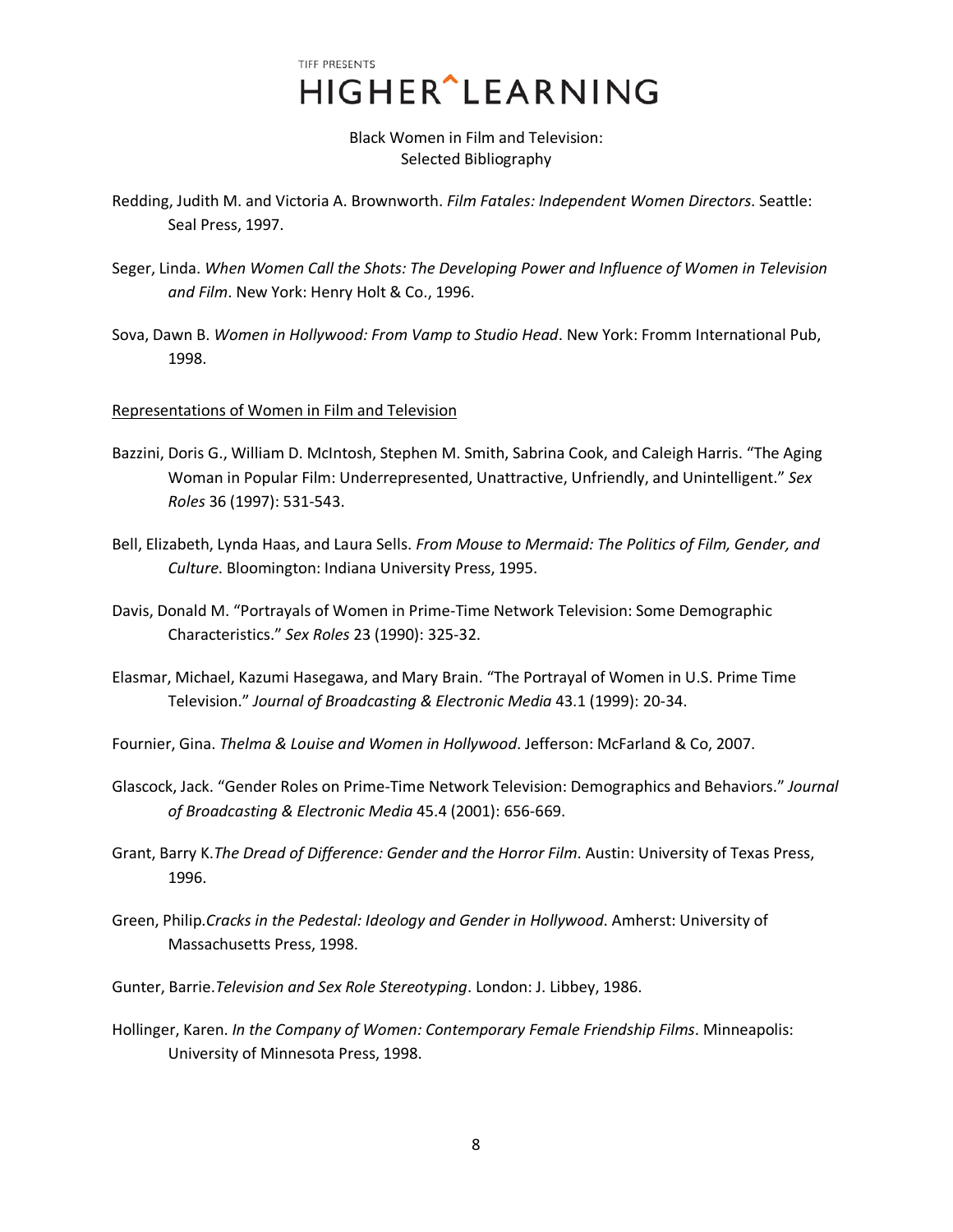> Black Women in Film and Television: Selected Bibliography

- Inness, Sherrie A. *Action Chicks: New Images of Tough Women in Popular Culture.* New York: Palgrave Macmillan, 2004.
- Isaacs, Susan. *Brave Dames and Wimpettes: What Women Are Really Doing on Page and Screen*. New York: Ballantine Pub. Group, 1999.
- Karlyn, Kathleen R. *The Unruly Woman: Gender and the Genres of Laughter*. Austin: University of Texas Press, 1995.
- Lauzen, Martha M. and David M. Dozier. "Equal Time in Prime Time? Scheduling Favoritism and Gender on the Broadcast Networks." *Journal of Broadcasting & Electronic Media* 46.1 (2002): 137-153.
- ---. "You Look Mahvelous: an Examination of Gender and Appearance Comments in the 1999-2000 Prime-Time Season." *Sex Roles* 46 (2002): 11-12.
- ---. "Maintaining the Double Standard: Portrayals of Age and Gender in Popular Films." *Sex Roles* 52 (2005): 7-8.
- ---. "Recognition and Respect Revisited: Portrayals of Age and Gender in Prime-Time Television." *Mass Communication & Society* 8.3 (2005): 241-256.
- ---. "Evening the Score in Prime Time: the Relationship between Behind-the-Scenes Women and On-Screen Portrayals in the 2002-2003 Season." *Journal of Broadcasting & Electronic Media* 48.3 (2004): 484-500.
- ---, and Elizabeth Cleveland. "Genre Matters: an Examination of Women Working Behind the Scenes and On-Screen Portrayals in Reality and Scripted Prime-Time Programming." *Sex Roles* 55 (2006): 7- 8.
- ---, and Nora Horan. "Constructing Gender Stereotypes Through Social Roles in Prime-Time Television." *Journal of Broadcasting and Electronic Media* 52.2 (2008): 200-214.
- ---, and Barbara Reyes. "From Adultescents to Zoomers: an Examination of Age and Gender in Prime-Time Television." *Communication Quarterly* 55.3 (2007): 343-357.
- Manatu, Norma. *African American Women and Sexuality in the Cinema*. Jefferson: McFarland, 2003.
- Meehan, Diana M. *Ladies of the Evening: Women Characters of Prime-Time Television*. Metuchen: Scarecrow Press, 1983.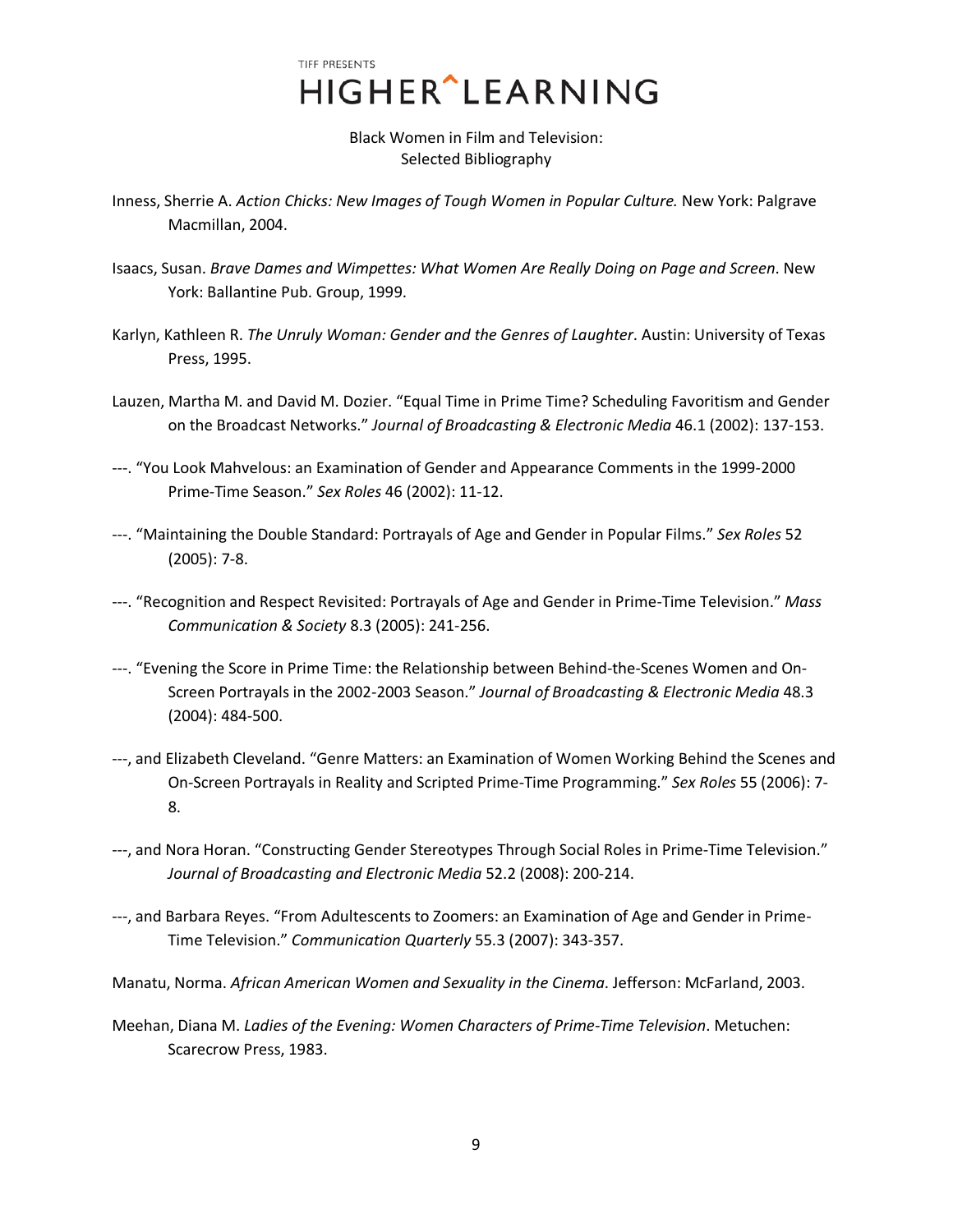> Black Women in Film and Television: Selected Bibliography

- Signorielli, Nancy. "Television and Conceptions About Sex Roles: Maintaining Conventionality and the Status Quo." *Sex Roles* 21 (1989): 341-360.
- Signorielli, Nancy, and Aaron Bacue. "Recognition and Respect: a Content Analysis of Prime-Time Television Characters Across Three Decades." *Sex Roles* 40 (1999): 527.
- Tasker, Yvonne*. Spectacular Bodies: Gender, Genre, and the Action Cinema*. London: Routledge, 2002.
- Vande Berg, Leah R., and Diane Streckfuss. "Prime-time Television's Portrayal of Women and the World of Work: a Demographic Profile." *Journal of Broadcasting and Electronic Media* 36.2 (1992): 195- 208.
- Vernon, JoEtta A., J. Allan Williams, Terri Phillips, and Janet Wilson. "Media Stereotyping: a Comparison of the Way Elderly Women and Men Are Portrayed on Prime-Time Television."*Journal of Women & Aging* 2.4 (1991): 55-68.

### Women Filmmakers and Gender in Sub-Saharan African Cinema

- African Women Professionals of Cinema, Television, and Video. "Statement of African Women Professionals of Cinema, Television, and Video, Ouagadougou, Burkina Faso." in *African Experiences of Cinema.* Imruh Bakari and Mbye Cham (eds). London: British Film Institute, 1996. 35-36.
- Amarger, Michel. "Interview with Safi Faye." in *Catalogue, Festival International de Films de Femmes de Créteil*. 1998. 95-97.
- Andrade-Watkins, Claire. A Mirage in the Desert?: African Women Directors at FESPACO." in *Cinemas of the Black Diaspora: Diversity, Dependence and Oppositionality*. Michael T. Martin (ed). Detroit: Wayne State University, 1995. 145-152.
- Badoe, Yaba. ["Women at Ouagadougou: Yaba Badoe Talks to Three Women Directors at this Year's](http://www.feministafrica.org/index.php/women-at-ouagadougou)  [Fespaco.](http://www.feministafrica.org/index.php/women-at-ouagadougou)" *Feminist Africa* 5 (2005). Accessed May 5, 2012. http://www.feministafrica.org/index.php/women-at-ouagadougou

Beraki, Asmara. "Azanian filmmaking: Creating an African present." *Critical Arts* 16.1 (2002): 57-62.

- Bischoff, Lizelle. "Visions of Female Emancipation: Three Recent Films from West Africa." *Journal of African Cinemas* 2.1 (July 2010): 37-48.
- Bisschoff, Lizelle. *Women in African Cinema: an Aesthetic and Thematic Analysis of Filmmaking by Women in Francophone West Africa, Lusophone, and Anglophone Southern Africa*. Stirling: University of Stirling, 2009.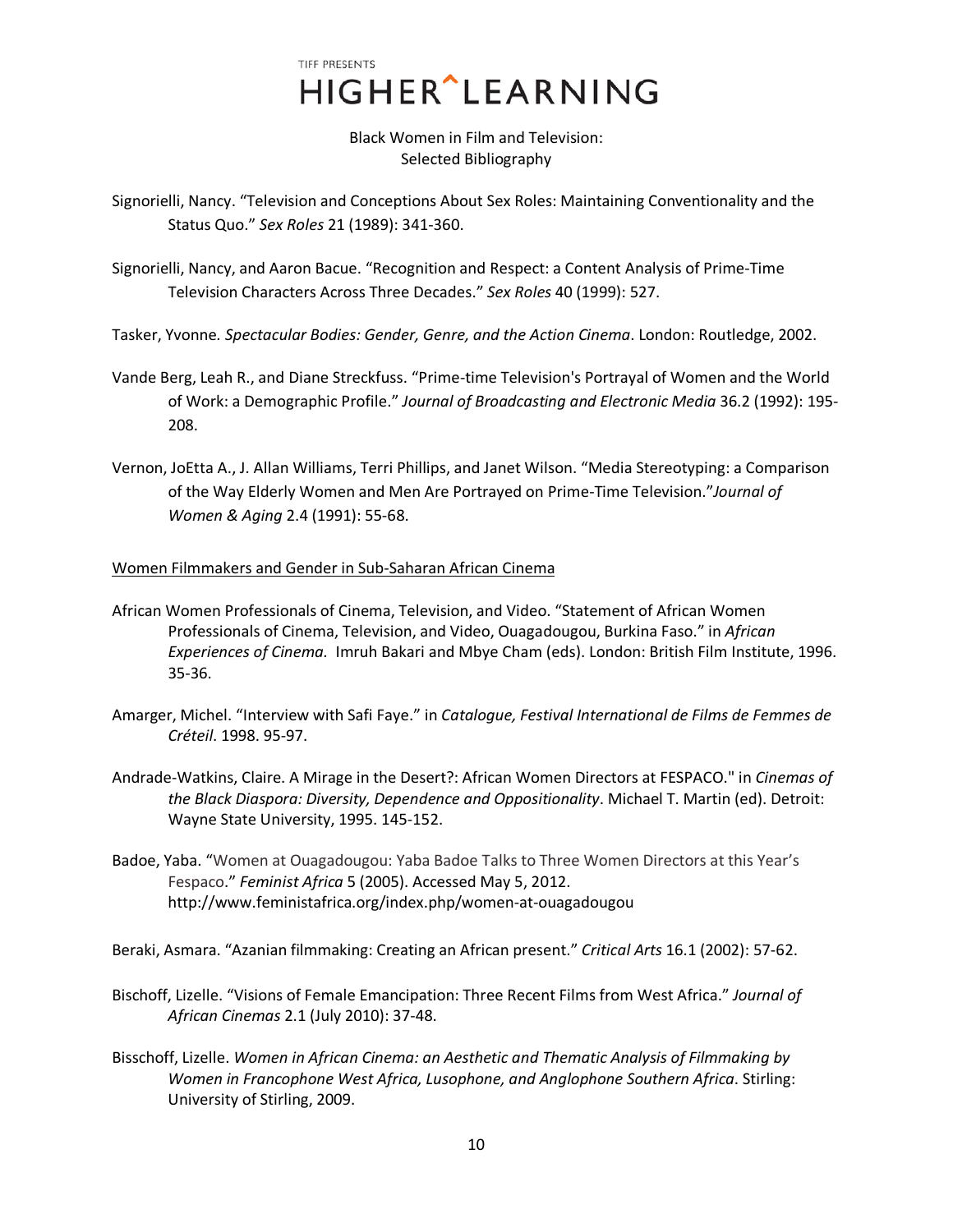# TIFF PRESENTS HIGHER^LEARNING

Black Women in Film and Television: Selected Bibliography

- Curry, Ginette. *Awakening African Women: The Dynamics of Change.* Newcastle upon Tyne: Cambridge Scholarly Publishing, 2004.
- Delgado-Norris, Evelyne. *African Women and De/colonization: Strategies of Resistance and Dynamics of Change in Senegalese Women's Literature and Film*. Evanston: Northwestern University Press, 2003.
- Ellerson, Beti. *Visualizing Herstories: Towards an Introduction to African Women Cinema Studies.* African Women in Cinema. Accessed May 5, 2012. http://www.africanwomenincinema.org/AFWC/Visualizing\_Herstories.html
- ---. "Women, [Gender and Women Film Directors and Film Stars: Sub-Saharan Africa.](http://www.africanwomenincinema.org/AFWC/WmnIslam.html)" in *The Encyclopedia of Women and Islamic Cultures*. Suad Joseph (ed). Davis: University of California, 2007. Accessed May 5, 2012. http://sjoseph.ucdavis.edu/ewic
- Foster, Gwendolyn A. *Women Filmmakers of the African and Asian Diaspora: Decolonizing the Gaze, Locating Subjectivity*. Carbondale: Southern Illinois University Press, 1997.
- Harrow, Kenneth W. (ed). *With Open Eyes: Women and African Cinema.* Atlanta: Editions Rodopi B.V., 1997.
- Kindem, Gorham H. and Martha Steele. "Women in Sembene's Films." *Jump Cut* 36 ( May 1991): 52-60.
- McLeod, C. "Teaching Aberrance: Cinema As a Site for African Feminism." *Journal of International Women's Studies* 12.4 (2011): 79-96.
- Mukora, Wanjiku Beatrice. "Beyond Tradition and Modernity: Representations of Identity in Two Kenyan Films." *Women Filmmakers Refocusing*. Jacqueline Levitin, Judith Plessis, and Valerie Raoul, (eds). Vancouver: University of British Columbia Press, 2003. 219-228.
- Ngo-Nguidjol, Emile. "Focusing on Women in African Cinema: An Annotated Bibliography." In *Women with Open Eyes, Women and African Cinema*. Kenneth W. Harrow (ed). Amsterdam: Editions Rodopi B.V., 1997. 191-218.
- Pfaff, Françoise. "Safi Faye (1942- )." *Twenty-five Black African Filmmakers*. Westport, C.T: Greenwood Press, 1988. 115-124.
- ---. "Sarah Moldoror (1929- )." *Twenty-five Black African Filmmakers*. Westport, C.T: Greenwood Press, 1988. 205-216.
- Reid, Mark A. "Dialogic Modes of Representing Africa(s): Womanist Film." in *Cinemas of the Black Diaspora: Diversity, Dependence and Oppositionality*. Michael T. Martin (ed). Detroit: Wayne State University, 1995. 56-69.